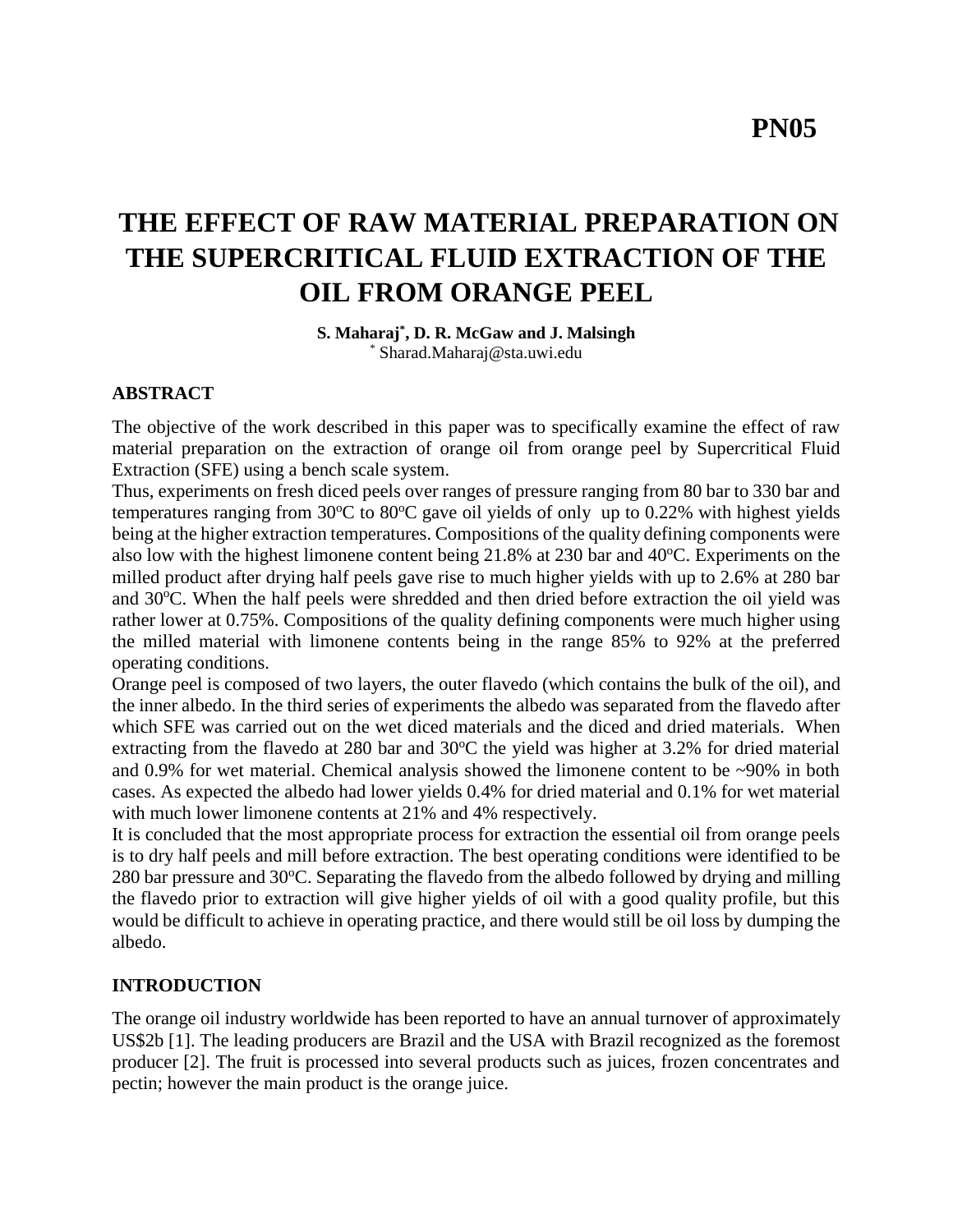Orange peel is a by-product of orange juice production from which the essential oil is extracted. This is a valuable component being an important raw material in the food, pharmaceutical, cosmetic and perfumery industries [3]. The oil is used directly, or it may be further processed to isolate key components increasing the concentration of significant flavor and fragrance principles. Various technologies are employed in the extraction of the essential oil from orange peels, each providing differences in yield and quality of the extract. Steam distillation, solvent extraction and cold expression are some of the common industrial processes by which the oil is extracted. Each of these procedures has a major drawback which affects the yield and quality of the oil. For instance during steam distillation, the relatively high temperatures employed result in the breakdown of oil components. In the case of solvent extraction, a major concern is the inability to completely remove all of the solvent from the oil after extraction. The process of cold compression in comparison to steam distillation produces oil of superior aroma. However, the unavoidable increase of temperature due to mechanical friction causes some thermal degradation of the oil.

Supercritical Fluid Extraction (SFE) using carbon dioxide at high pressures circumvents most of the drawbacks encountered in the conventional processes, as it is carried out at close to ambient temperature and when the pressure is reduced, all of the carbon dioxide flashes off leaving uncontaminated essential oil.

There have been a relatively few published papers of the SFE of the essential oil from citrus peels; specifically from mandarin peels [4], bergamot peels [5], the baina variety of *Citrus sinensis* [6] and naveline cultivars [7]. In the case of the extraction of the essential oil from the naveline cultivar, Mira et al [7] used dried peels at pressures from 80 to 280 bar and temperatures from  $20^{\circ}$ C to 50 $^{\circ}$ C. They did investigate the effect of particle size, concluding that particle sizes below 2mm were adequate for rapid extraction. Limonene was the main component extracted (99.5%) at 125 bar and 35 $^{\circ}$ C. The optimum for extracting linalool was 80 bar and 35 $^{\circ}$ C, similar to the result previously obtained by Temelli et al [8]. The effect of bed height was investigated by Berna et al [9], and the use of SFE was compared with ultrasonic extraction by Xhaxhiu and Wenclawiak [10]. Previous work described above basically did not investigate whether pre-drying was necessary prior to extraction and if so, if the mode of pre-drying affected the extraction process. In addition, the work did not recognize that the oil is mainly secreted in the outer skin of the peel, the flavedo, with little or no oil in the pith, referred to as the albedo.

The objective of the work was therefore to investigate the effect of pre-drying with a view to identify the most appropriate drying conditions, and also to look more closely at the distribution of the oil within the peel to evaluate if further material preparation would improve extraction efficiency. In carrying out the work the specific application to a potential commercial operation was always preeminent.

# **MATERIALS AND METHODS**

The oranges (*citrus sinensis (*lin) Osbeck) used in this study were of the Parson Brown variety. At maturity they were handpicked and supplied from a local orchard. The oranges were initially cut into halves with a sharp knife and the juice extracted using an Oster Citrus Juicer.

#### **Material Preparation**

In the extraction experiments using fresh peels, the orange peel halves were diced into 3mm cubes using a Hobart Model FP100 Food Processor before charging to the extractor.

In the preparation of the peels for drying prior to extraction, a number of size reduced presentations were tested from drying half peels to shredded peel. Drying was carried out in an Environette fan blown Oven Drier (Cat no 700 AHS), with drying temperature ranging from  $40^{\circ}$ C to  $60^{\circ}$ C.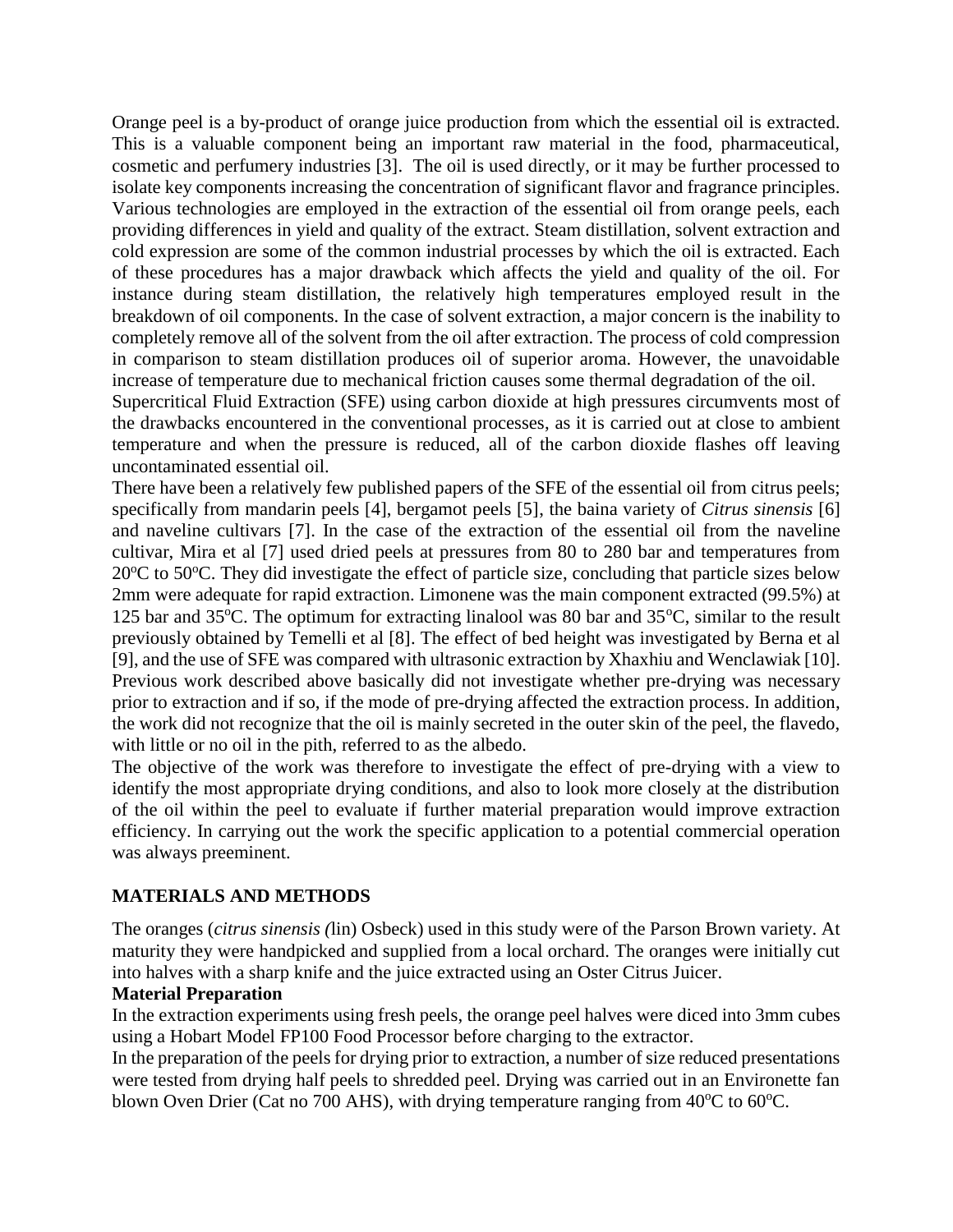In the experiments whereby oil was extracted from the separated flavedo and albedo a hand vegetable peeler was used to carry out the separation.

Moisture contents were measured by the Dean and Stark method: AOAC method 926.12

#### **Supercritical Extraction Apparatus**

The extraction experiments were carried out in an Applied Separations Spe-ed Supercritical fluid Model 7010 extractor using carbon dioxide as the extracting fluid.

#### **Oil Composition**

The composition of each extract was measured using a Hewlett-Packard Model 5890 Series 11 Gas Chromatograph equipped with a hydrogen/air burning flame ionization detector (FID). In determining the compositions comparisons were made with the following standards: limonene, octanal, linalool, octyl acetate, decanal, decanol, neral, geranial, and geranyl acetate.

# **EXPERIMENTAL RESULTS**

# **Extraction from Fresh Peels**

Extractions from fresh peels were carried out over a range of pressures in the range 80 to 330 bar at a temperature of 40 $\rm ^{o}C$ , and a range of temperatures from 30 $\rm ^{o}C$  to 800 $\rm ^{o}C$  at 280 bar pressure. The moisture content of the wet peels was ~59.0% w.b.

Results obtained for the undried diced peel over the range of pressures, showed the yield to increase from 0.11% at 80 bar to 0.19% at 330 bar with extraction time of around 150 minutes. When varying temperature, the yield was  $0.18\%$  at  $30\degree$ C dropping off to  $0.13\%$  at  $40\degree$ C before rising steadily to  $0.22\%$  at 80°C.

In terms of quality only 3 components were identified namely limonene, linalool and decanal. When the pressure was varied at  $40^{\circ}$ C, the measured limonene content was  $\sim$ 1% at 80 bar rising to a peak of 21.8% at 230 bar then falling off to 5.2% at 330 bar. Linalool showed a similar trend being ~ 0.4% at 80 bar rising to its peak of 4.1% at 230 bar then dropping off to 0.6% at 330 bar. **Extraction from Dried Peels**

In order to determine the most favourable drying conditions to prepare the orange peel for extraction, a series of drying experiments were carried out on half peels and shredded peel to determine the drying times and to compare extraction characteristics of the milled dried half peels and dried shredded material. These drying experiments were carried out over a range of temperatures ranging from  $40^{\circ}$ C to  $60^{\circ}$ C and, as expected, the drying times to bring the moisture contents down to ,<10% w.b. were a function of drying temperature, with the half peels taking longer than the shredded peels. Details on these experiments have been presented elsewhere [11], but typically at 55<sup>o</sup>C, the half peels took 25hrs to reach 10% w.b. and the shredded peels 5.2hrs. Since it was deemed likely that the shredded material may lose oil during drying because of its smaller size and higher surface area, supercritical fluid extraction experiments at 300 bar and 40°C were carried out on the two products to ascertain if this was so. The dried half peels were milled before charging to the extraction vessel, but the shredded material was charged without further processing. Final yields are shown in Table 1 below:

**Table 1** – Extraction Yields from Dried Milled Half Peels and Dried Shredded Material

| Source of Material | <b>Extraction Yield %</b> |
|--------------------|---------------------------|
| <b>Half Peels</b>  | 1.56                      |
| Shredded           |                           |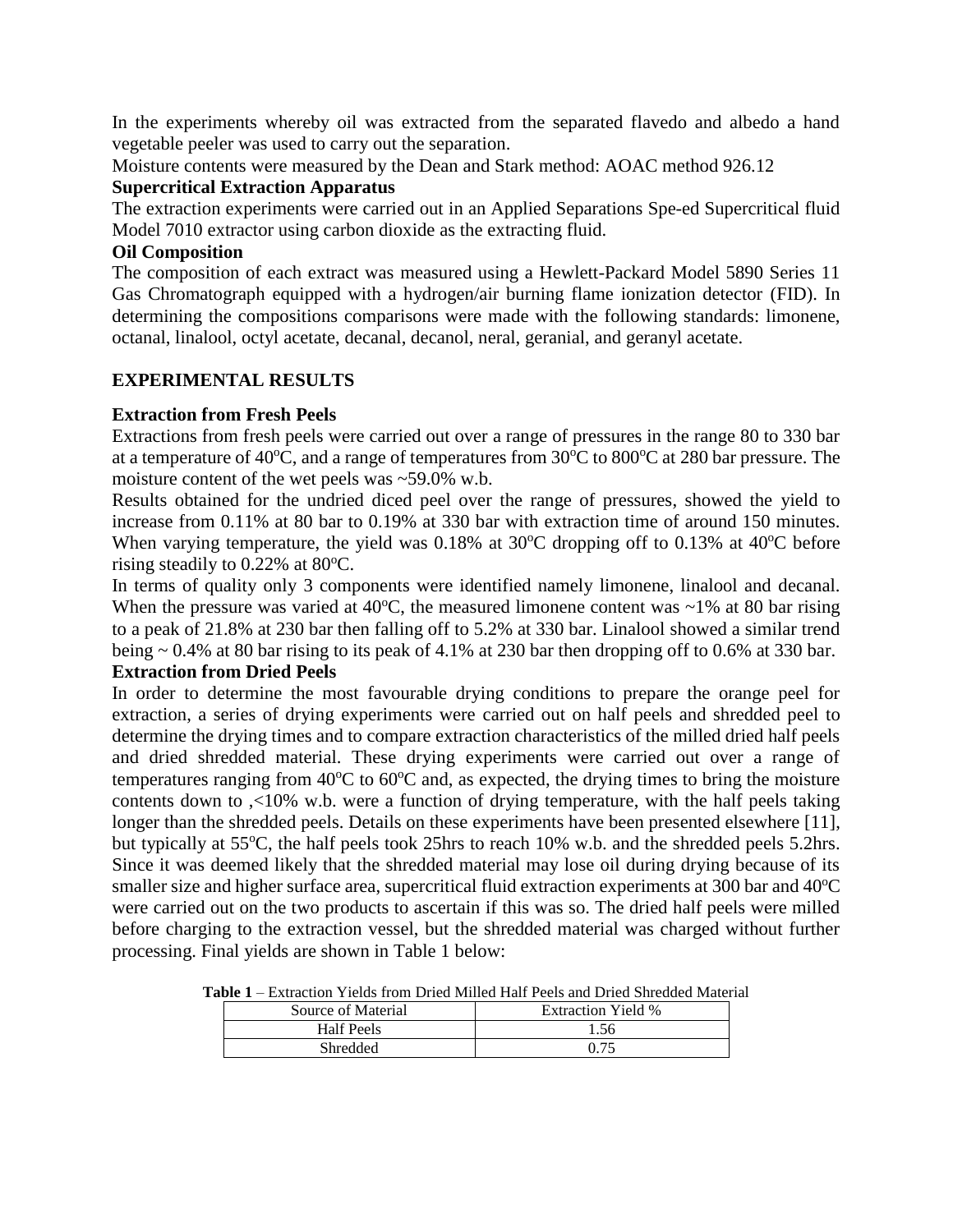It was clear that, notwithstanding the significant reduction in drying time for shredded material, it is seen that about half the oil is lost during drying, so it was deemed appropriate to use milled dried half peels as the raw material for the extraction experiments on dried peels.

Extraction experiments were thus carried on the milled dried peels over the same ranges of pressures and temperatures as the wet peels i.e. 80 to 130 bar at  $40^{\circ}$ C, and 30 to 80 $^{\circ}$ C at 280 bar. Sieve analysis gave a mean particle size of ~340 microns. The moisture content of the dried peels was ~6.0%. Extraction times were roughly half those for wet peels and the yield were much higher as seen in Table 2 below;

| Pressure in bar | Temperature in <sup>o</sup> C | <b>Extraction Yield %</b> |
|-----------------|-------------------------------|---------------------------|
| 80              | 40                            | 0.46                      |
| 130             | 40                            | 1.33                      |
| 180             | 40                            | 1.60                      |
| 230             | 40                            | 2.07                      |
| 280             | 40                            | 2.41                      |
| 330             | 40                            | 1.67                      |
| 280             | 30                            | 2.59                      |
| 280             | 50                            | 0.90                      |
| 280             | 60                            | 1.00                      |
| 280             | 70                            | 0.77                      |
| 280             | 80                            | 0.82                      |

**Table 2** – Extraction Yields from Dried Milled Half Peels over Ranges of Pressure and Temperature

Reference to Table 2 illustrates that the highest yields occur at 280 bar pressure at the lower temperatures.

In terms of quality, as in the case of extraction from wet peel, whereas all of the 9 components tested for were present, the 4 major components were limonene, octanal, linalool and decanal with the composition of the extract at 280bar and 30°C having the highest values as shown in Table 3.

| Component     | 180 bar -40 $\rm ^{o}C$ | $230 \text{ bar}-40^{\circ}\text{C}$ | $280$ bar-30 $\degree$ C |
|---------------|-------------------------|--------------------------------------|--------------------------|
| Limonene      | 88.7%                   | 91.7%                                | 85.4%                    |
| Octanal       | 0.22%                   | 0.18%                                | 7.3%                     |
| Linalool      | .6%                     | l.4%                                 | $0.9\%$                  |
| Octvl Acetate | 0.03%                   | 0.02%                                | 0.01%                    |
| Decanal       | 0.5%                    | $0.5\%$                              | 0.3%                     |

**Table 3** - Composition of Extract at 40<sup>o</sup>C and Varying Pressures

#### **Extractions from Separated Flavedo and Albedo**

Because it is likely that the bulk of the essential oil is in the flavedo, experiments were carried out to confirm this suggestion and to try to quantify the distribution. All experiments were carried out under the preferred conditions identified in the previous sub-section, namely 280 bar and  $30^{\circ}$ C, the final yields being detailed in Table 4:

| THE LEADER THE BULLET COMMUNIST THE CHANGE IN LARGE. |                   |  |  |  |
|------------------------------------------------------|-------------------|--|--|--|
| Peel Components                                      | Total Oil Yield % |  |  |  |
| Wet Diced Flavedo                                    | 0.87              |  |  |  |
| Dried Milled Flavedo                                 | 3.17              |  |  |  |
| Wet Diced Albedo                                     | 0.11              |  |  |  |
| Dried Milled Albedo                                  | 0.41              |  |  |  |

**Table 4** – Extraction Yields from Separated Flavedo and Albedo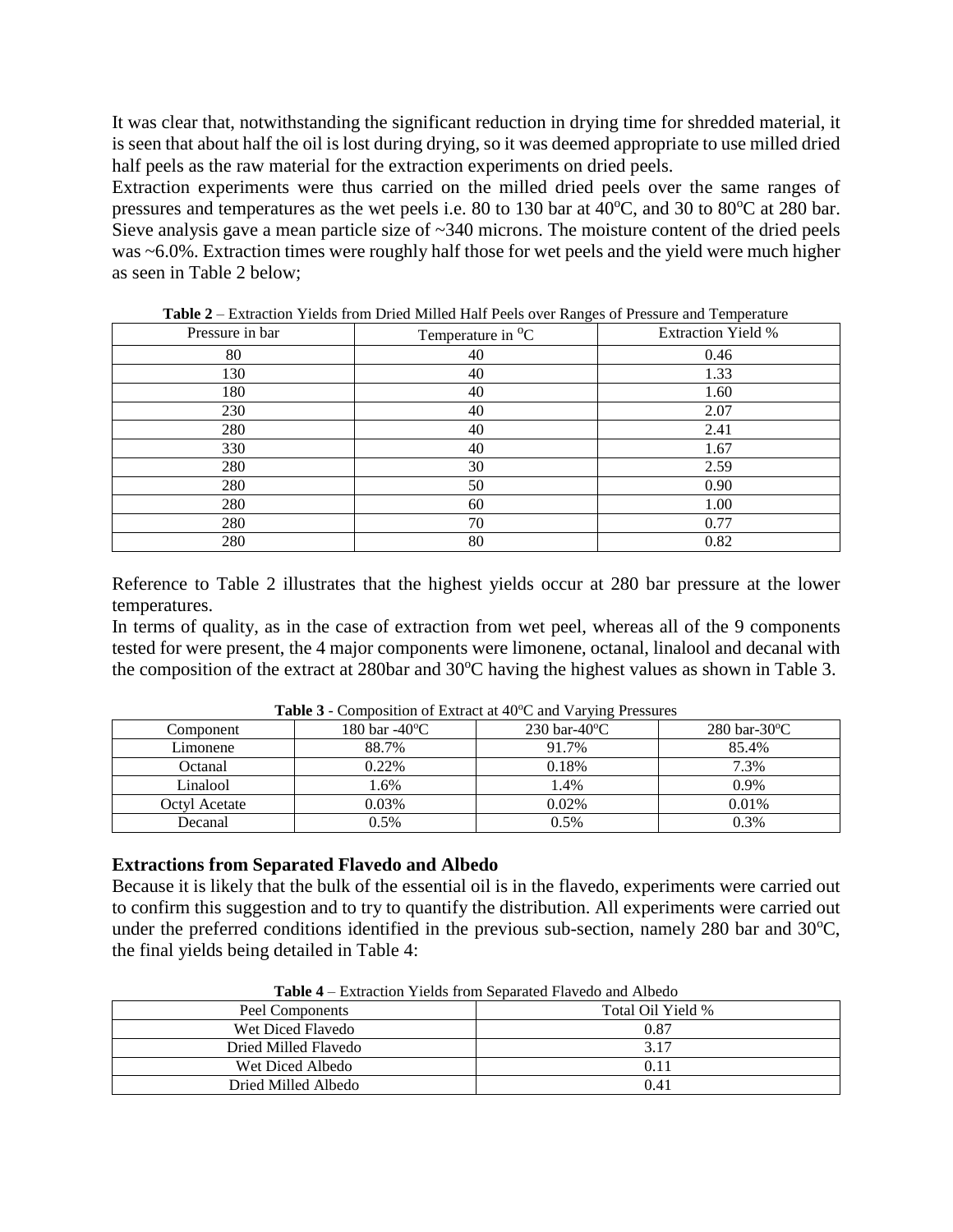As in the case of extraction from the whole peels all 10 of the components tested were present. The percentage compositions of those having the highest values are detailed in Table 5:

| <b>Table <math>3 -</math></b> Compositions of Extracts from Flavedo and Albedo |              |                   |              |                  |  |
|--------------------------------------------------------------------------------|--------------|-------------------|--------------|------------------|--|
| Component                                                                      | Dried Milled | Wet Diced Flavedo | Dried Milled | Wet Diced Albedo |  |
|                                                                                | Flavedo      |                   | Albedo       |                  |  |
| Limonene                                                                       | 89.5%        | 89.2%             | 21.5%        | 4.2%             |  |
| Octanal                                                                        | 0.17%        | $0.2\%$           | n.d.         | n.d.             |  |
| Linalool                                                                       | 2.2%         | 2.3%              | 2.8%         | 1.0%             |  |
| Octyl Acetate                                                                  | 0.06%        | $0.04\%$          | 0.05%        | n.d.             |  |
| Decanal                                                                        | 0.57%        | 0.42%             | 0.93%        | 0.30%            |  |

**Table 5** – Compositions of Exracts from Flavedo and Albedo

Reference to Table 5 shows the flavedo to contain high values of the quality components, the values in the albedo being much lower.

# **DISCUSSION**

It is clear from the results on wet peels that, not only is the extraction rate low but the concentrations of the valuable components is also much lower than that of the milled dried peels. In addition, when converting the yields to a dry weight basis for direct comparison the yield from the dried milled peels is 6 times that of the wet peels.

It has been established that notwithstanding the reduction in drying time and hence reduction in drying costs, drying half peels and then milling rather than drying shredded peels before extraction is preferred because the extraction yield is doubled. In choosing the most appropriate conditions for extraction from milled dried peels the results showed that the preferred conditions are 280 bar pressure and 30°C from the point of view of both yield and composition.

When compared with previously reported results, preferred conditions were for similar extraction temperatures but higher pressures.

Reference to Table 4 shows both the flavedo and the albedo to have higher yields when the materials are pre-dried even when converted to a dry weight basis. In addition, it is seen that the flavedo has 7 or 8 times more oil than the albedo. This seems to indicate that in an industrial operation it may be preferable to try to separate the flavedo from the albedo prior to drying but this would be difficult on a commercial scale.

# **CONCLUSIONS AND RECOMMENDATIONS**

It may be concluded that the preferred process to manufacture the essential oil of orange peel by SFE would be to cut the peels in half, dry at around  $50^{\circ}$ C and mill prior to extraction. Suggested extraction conditions are 280 bar pressure and 30°C.

Further work on the possibility of easily separating the flavado from the albedo before drying, milling and extraction may be worthwhile.

# **REFERENCES**

[1] BOVILL H., Natural aroma chemicals from oranges and other botanical sources, Perf. Flav., Vol. 21, 1996, pp. 9-11

[2] MUKHOPADHYAY M., Natural extracts using carbon dioxide, CRC Press, New York, 2000